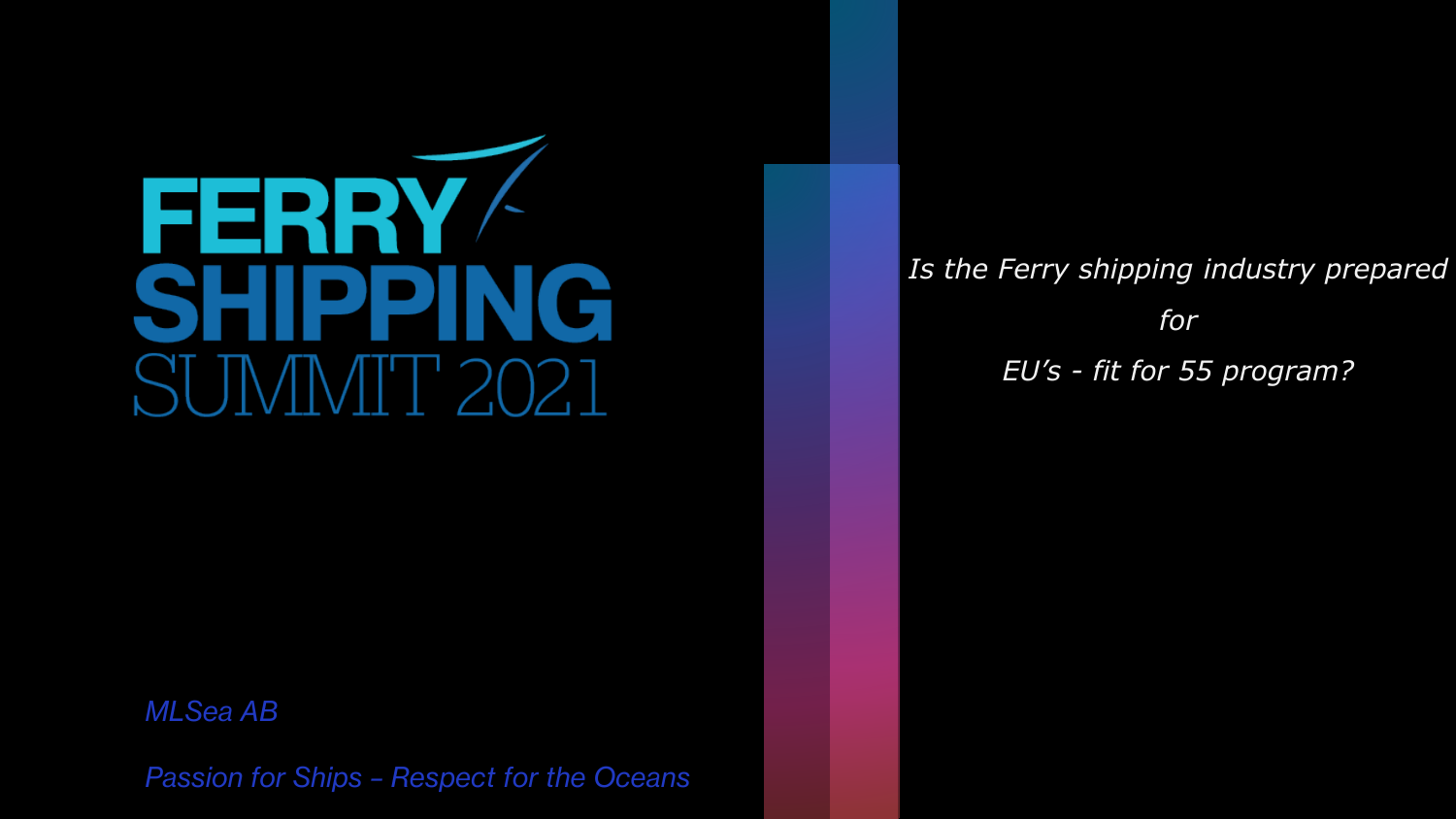#### What is the EU "Fit for 55"?

- A part of the EU Green Deal,
- Delivering the EU's 2030 Climate Target on the way to climate neutrality in 2050,
- By reducing net emissions by at least 55% by 2030 compared to 1990 and being climate neutral by 2050,
- FuelEU Maritime is one "Egg" in the "Basket",

How does it affect the shipping and ports?



| Pricing                                                                                                                                               | <b>Targets</b>                                                                                                | <b>Rules</b>                                                                                                                                                                                             |  |
|-------------------------------------------------------------------------------------------------------------------------------------------------------|---------------------------------------------------------------------------------------------------------------|----------------------------------------------------------------------------------------------------------------------------------------------------------------------------------------------------------|--|
| <b>Stronger ETS</b><br><b>Extending ETS to</b><br>maritime, road transport<br>and buildings<br><b>Energy taxation</b><br>Carbon boarder<br>adjustment | <b>Sharing regulations</b><br>Land use and land use<br>change<br>Renewable energy<br><b>Energy Efficiency</b> | Stricter CO <sub>2</sub> performance<br>for cars and vans.<br>New Infrastructure for<br>alternative fuels.<br><b>Refuel EU: More</b><br>sustainable aviation fuels<br>Fuel EU: Cleaner maritime<br>fuels |  |

#### Support measures

Using revenues to promote innovation, build solidarity and mitigate impacts for the vulnerable, notably through the new **Social Climate Fund** and enhanced **Modernisation and Innovation Funds.**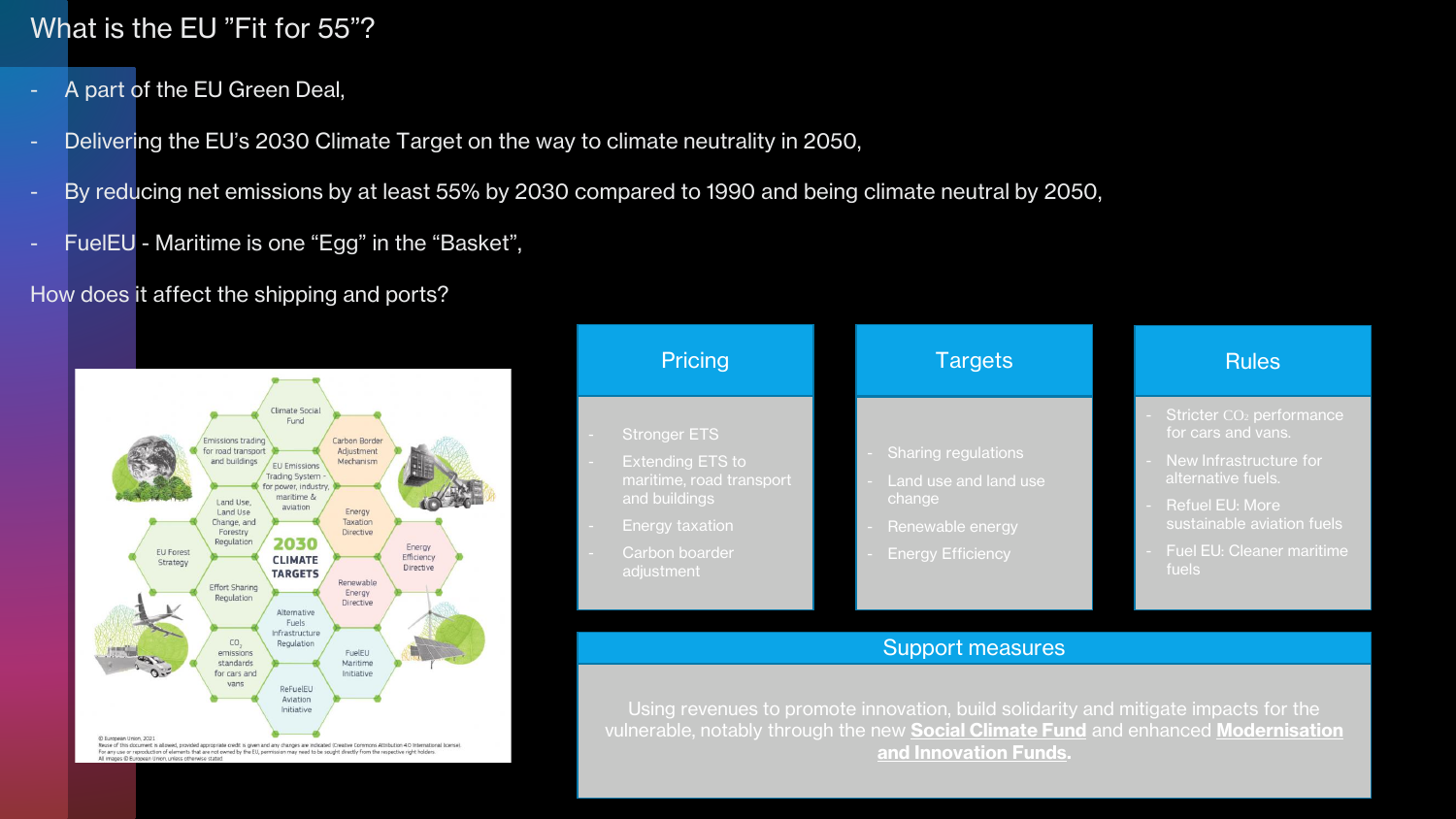**The EU "Fit for 55" package is complex with various impacts and concerns to the shipping sector.**

*Is the Ferry shipping and port industry prepared*

*for the* 

*fit for Eu's 55 program?*



*Is Eu's and the fit for 55 program prepared for the Ferry shipping and port industry?*

The straight to the bullet answer(s) is "YES" – the sector is forced to it.

Because it is no longer aspirations or ambitions, it is **obligations laid down in the EU's climate law,**

Despite from that, there are still many unanswered questions pending and which need to be answered with regulations and framework to be final adopted before all aspects, consequences and effects are known, and impacts calculated!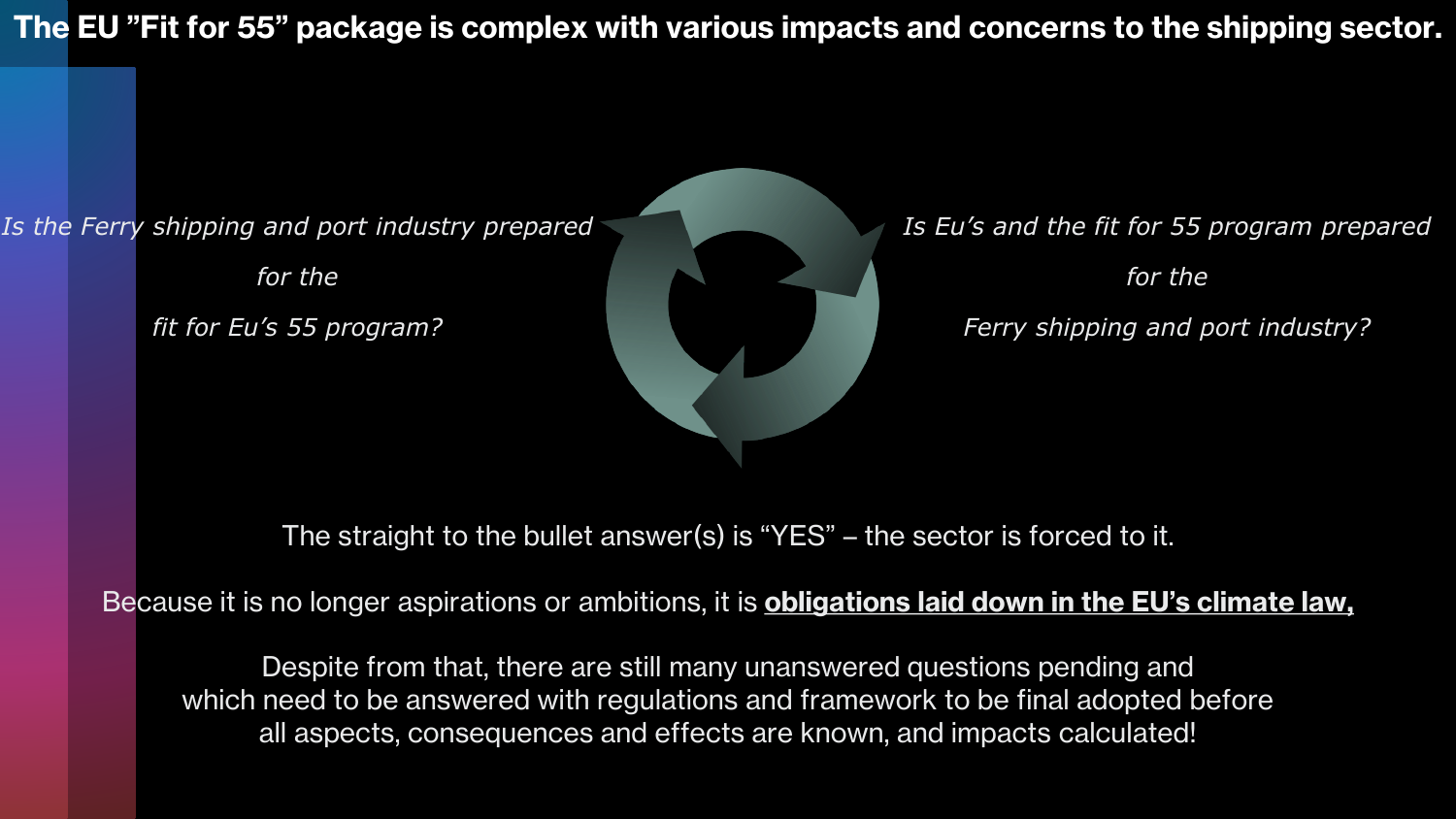### **Bullet points from the "fit for 55" package with most impact to the shipping and port sectors**

#### - ETS (Emission Trade System)

- Ships > 5,000 GT to be included in the ETS from 2023+
- Apply to all intra EU/EEA sailings and with 50% effect on sailings to/from outside EU/EEA
	- *ETS price per tonne of CO2 (per 16.09.2021) 59.31 EUR/Tonne.*
	- *From which emission level will the price mechanism starts?*

#### - ETD (Energy Taxation Directive)

- Outdated fuel tax exemption (international traffic) to be removed from 2023
- New fuel tax system to be implemented from 2023+
	- *Several fuel tax indications mentioned;*
		- *For example 40 EUR/Tonne HFO?*

#### - RLF (Renewable and Low carbon Fuel

- Limits on the GHG intensity of fuels from 2025+
- (or maximum limit of GHG in the energy used)
	- *New Fuel price indications is min. double up?*
	- *Which type to chose and will they be available in time?*

#### - AFI (Alternative Fuel Infrastructure)

- Requirements of bunkering infrastructure from 2025+
- OPS (Onshore Power supply) from 2030+
	- *Would the EU ports be ready to that?*

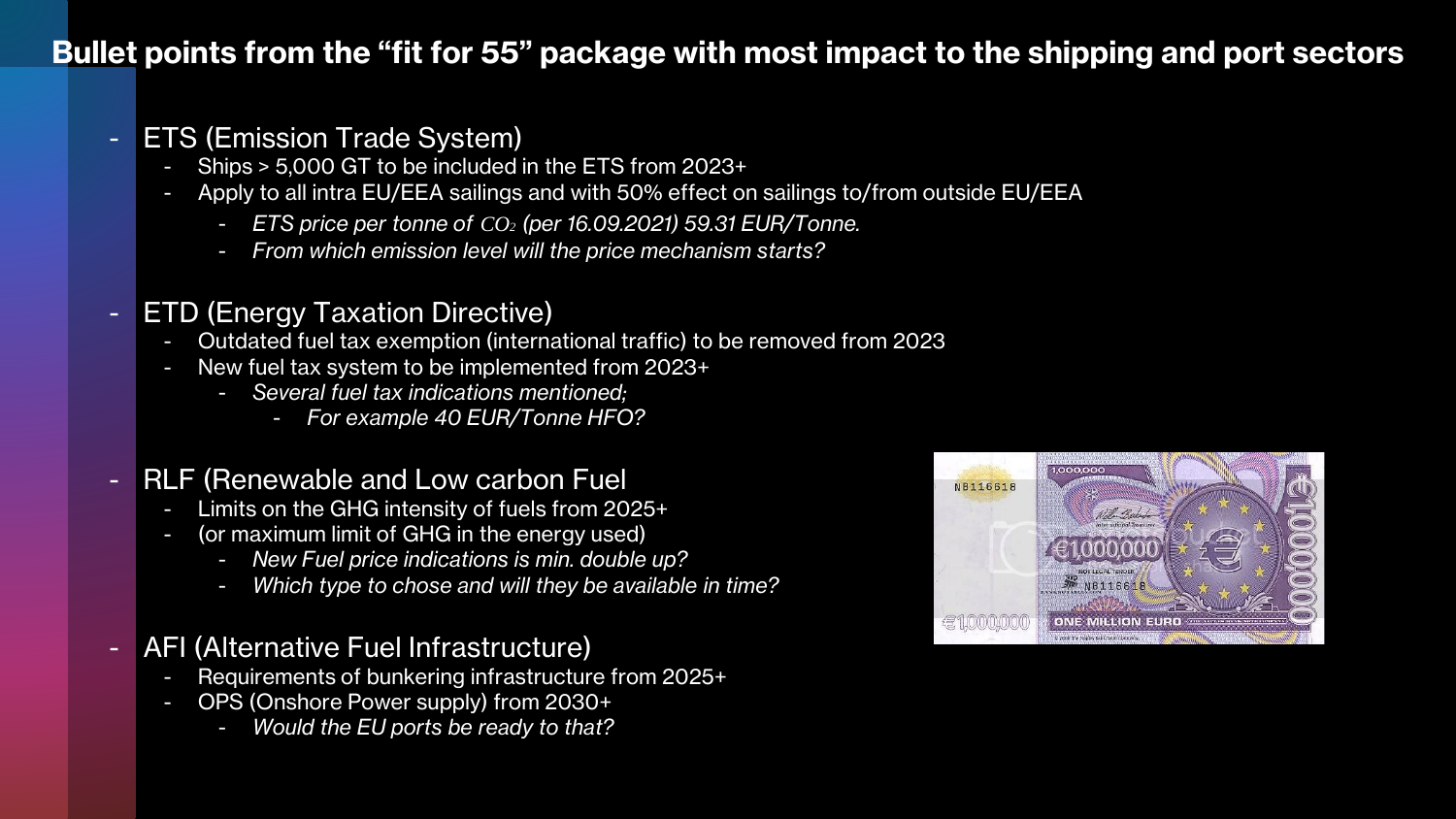



| Year      | <b>Reduction from 2019 ref.</b><br>(mid-point of C-rating band) |  |  |  |
|-----------|-----------------------------------------------------------------|--|--|--|
| 2023      | $5\%$                                                           |  |  |  |
| 2024      | $7\%$                                                           |  |  |  |
| 2025      | $9\%$                                                           |  |  |  |
| 2026      | $11\%$                                                          |  |  |  |
| 2027-2030 | To be decided                                                   |  |  |  |

# **On top of the EU "Fit for 55" package the sector also have to face the new IMO regulations**

Source DNV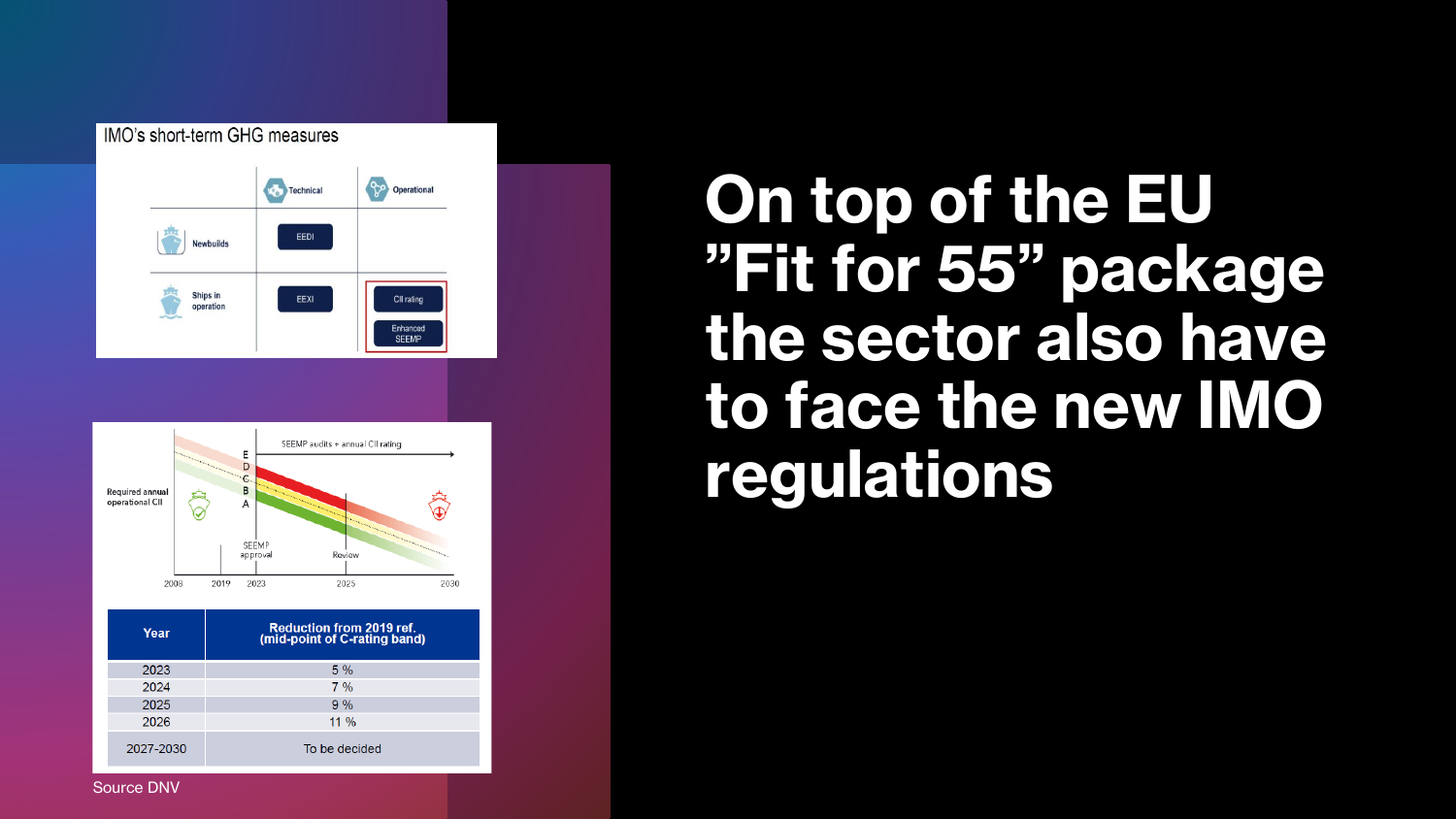## **Status**



Remaining WW fleet today 0,30% Batteries 0,19% LNG 0,01% Methanol



Ships on order 2021 0,02% Ammonia 0,06% Hydrogen 0,30% Methanol 1,51% LPG 3,85% Battery 6,10% LNG 88,16% HFO/MGO

|                  | Output El<br>installation |                              |                                                   |                    |                              |         |
|------------------|---------------------------|------------------------------|---------------------------------------------------|--------------------|------------------------------|---------|
| <b>Batteries</b> | 90-95%                    | 100%/Hybrid                  | Development quicker charge time - larger capacity |                    |                              |         |
| <b>MGO</b>       | 35%                       | <b>ICE</b>                   |                                                   |                    | Phased out / replaced by bio |         |
| <b>LNG</b>       | 35%                       | <b>ICE</b>                   |                                                   |                    | Phased out / replaced by bio |         |
| Methanol 35%     |                           | <b>ICE</b>                   |                                                   | <b>FC</b>          |                              |         |
| Ammonia 35%      |                           |                              | <b>ICE - Pilot</b>                                | <b>FC</b>          |                              |         |
| Hydrogen 55-60%  |                           | ICE / FC - Pilot small scale |                                                   | FC/Pilot Big scale |                              |         |
|                  |                           | 2021/2022                    | 2025                                              | 2030               | 2035                         | $2040+$ |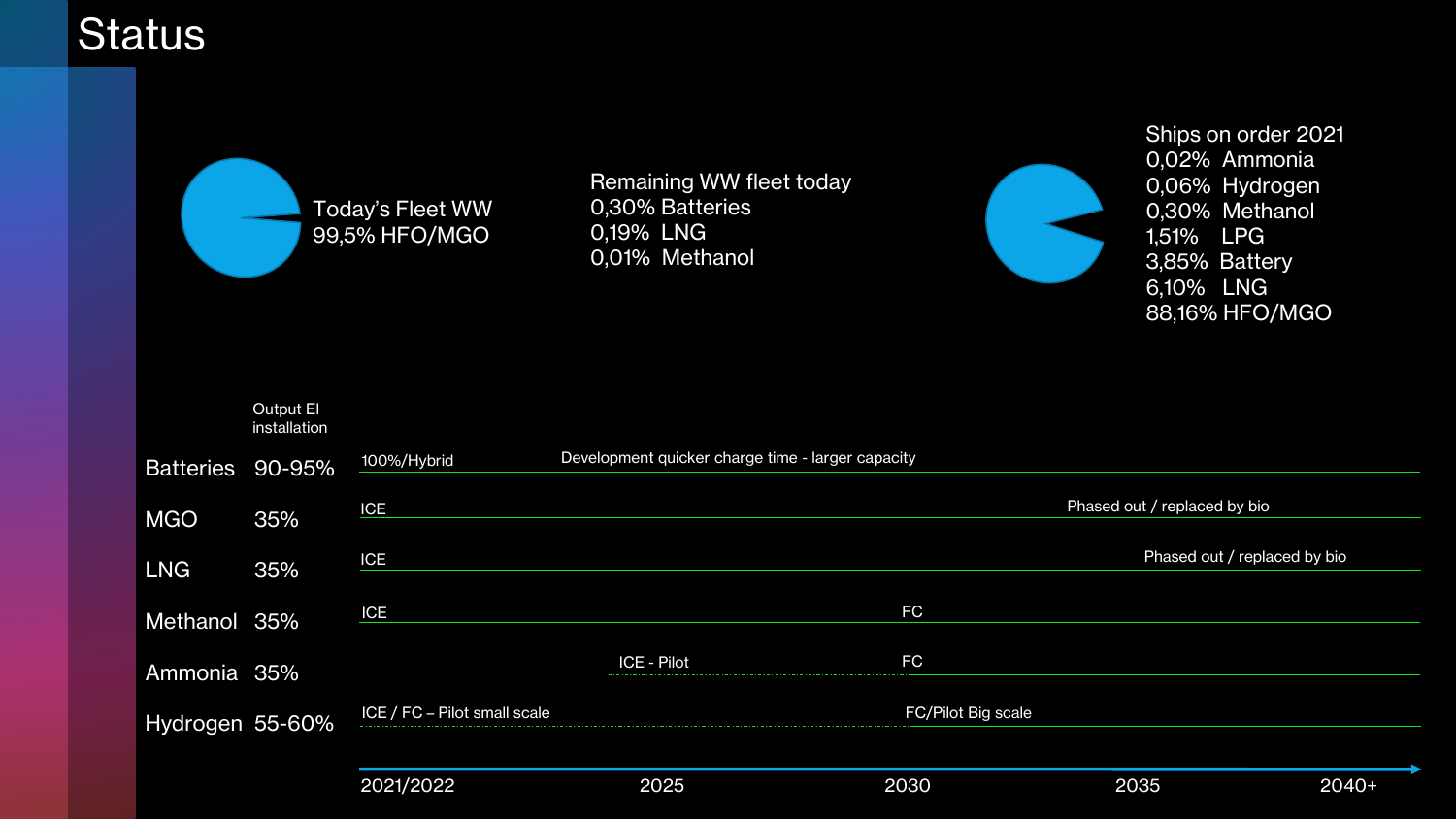## **Solutions**

- It is easier to prepare a new building for new technologies and new alternative fuels.
- Still a lot of parameters to consider even with EEDI
- Operational and technical profile assessment
- Trade area
- Fuel strategy prepared, batteries and/or hybrid and/or new fuels
- Battery charge time possibilities
- New fuels
- Infrastructure and availability new fuels
- Regulations new fuels
- New fuel price(s) vs ETS and ETD for existing fuels
- Efficiency of new fuels where Batteries (90-95%) and Hydrogen (55-60%) are best in class.
- CII also a requirement to a new ship
- Second hand value
- Investor willingness and conditions
- For existing vessels three main parameters to be considered
- Lifetime (remaining) of the vessel with EEXI and CII in mind
- Operational parameters
	- Harbour turn arounds
	- Digitalisation
	- Artificial Intelligence
	- Voyage planning/optimisation /Vessel utilization
	- Education (Underestimated today)
- Technical parameters
	- Hydrodynamics
		- Hull, Silicone coating and cleaning
		- Propellers, new blades reflecting new speed
		- Rudder designs, twisted and costa bulbs/hub caps
		- Air lubrication
		- Bulbous bow design
	- Machinery & Consumers
		- Engine load
		- Peak shaving (Hybrid if possible)
		- VFD
		- LED
		- WHR
	- Energy harvest
	- After treatment
		- Carbon capture storage
	- New alternative fuels incl. battery packs
	- Shore power
	- Etc.

Etc.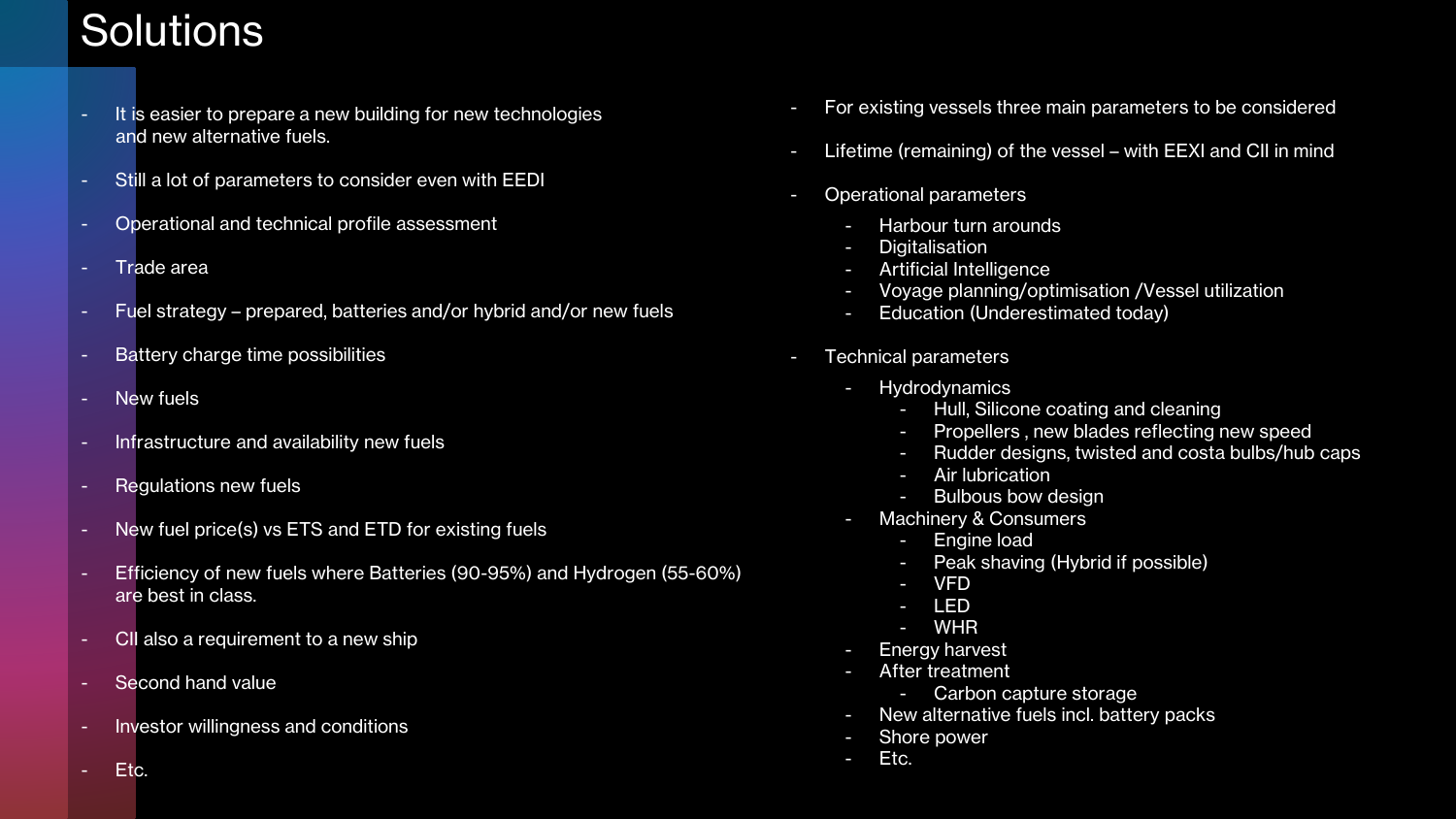## **Business impact & consequences**

- International trade within EU/EEA and/or to/from EU/EEA and/or domestic trade only or all combined?



Flexible fleet compare to trading areas, new tonnage and existing tonnage vs regulators (IMO/EU) regulations. - Upgrading, GHG reduction, new technics, new fuels, new buildings etc.



- Balance sheet risk asset values.
- Shareholder value (ESG) Access to best finance conditions (Poseidon) Taxonomy (EU).



- Best commercial market attractiveness for an operator with high GHG performance.



What's the best GHG environmental strategy and solutions towards 2030/2050+?